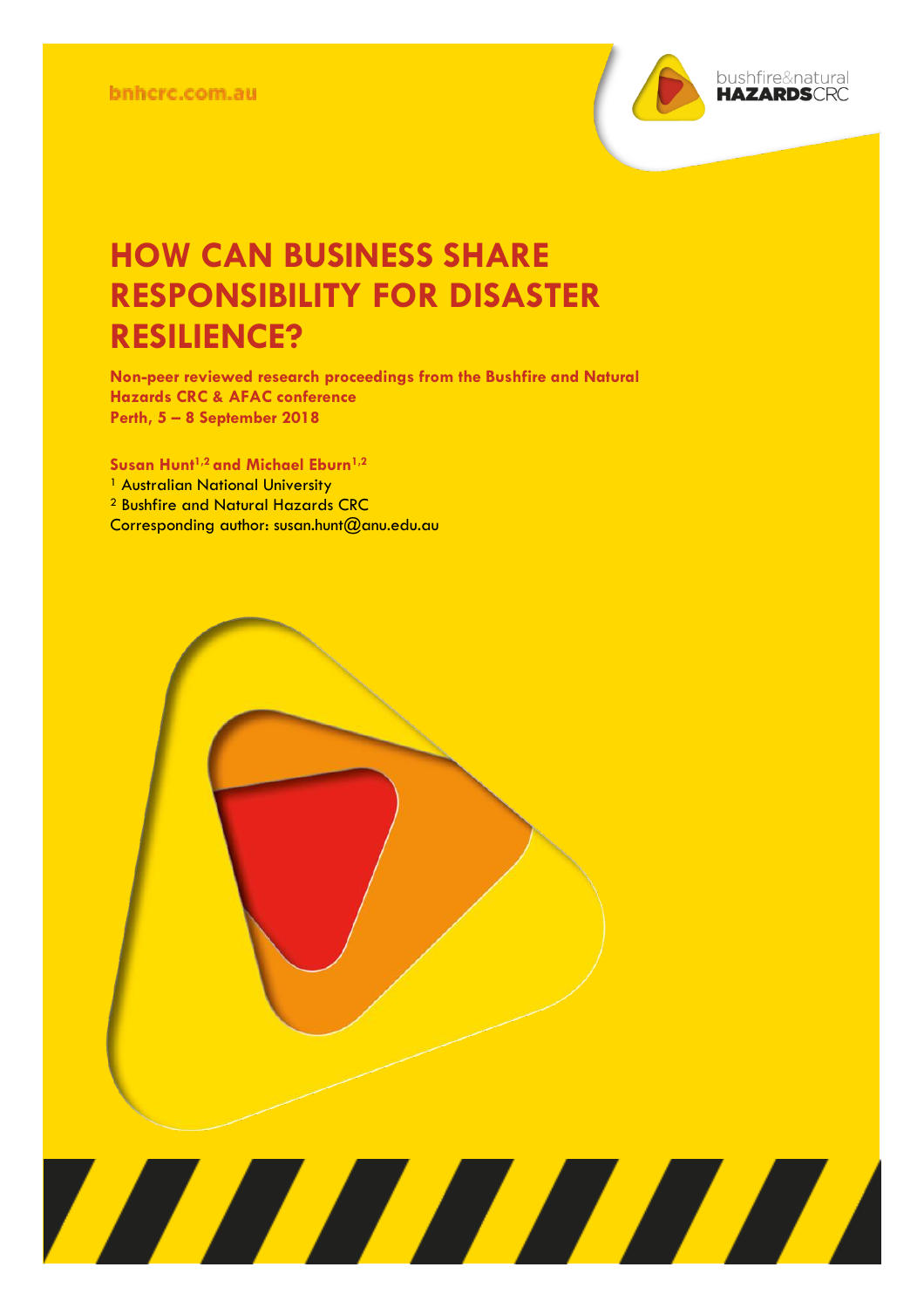**HOW CAN BUSINESS SHARE RESPONSIBILITY FOR DISASTER RESILIENCE|** REPORT NO. 406.2018



| Version | <b>Release history</b>      | Date       |
|---------|-----------------------------|------------|
| 1.0     | Initial release of document | 05/09/2018 |



**Business** Cooperative Research Centres Programme

All material in this document, except as identified below, is licensed under the Creative Commons Attribution-Non-Commercial 4.0 International Licence.

Material not licensed under the Creative Commons licence:

- Department of Industry, Innovation and Science logo
- Cooperative Research Centres Programme logo
- Bushfire and Natural Hazards CRC logo<br>• All photographs and graphics
- All photographs and graphics

All content not licenced under the Creative Commons licence is all rights reserved. Permission must be sought from the copyright owner to use this material.



#### **Disclaimer:**

The Australian National University and the Bushfire and Natural Hazards CRC advise that the information contained in this publication comprises general statements based on scientific research. The reader is advised and needs to be aware that such information may be incomplete or unable to be used in any specific situation. No reliance or actions must therefore be made on that information without seeking prior expert professional, scientific and technical advice. To the extent permitted by law, The Australian National University and the Bushfire and Natural Hazards CRC (including its employees and consultants) exclude all liability to any person for any consequences, including but not limited to all losses, damages, costs, expenses and any other compensation, arising directly or indirectly from using this publication (in part or in whole) and any information or material contained in it.

**Publisher:** Bushfire and Natural Hazards CRC

September 2018

1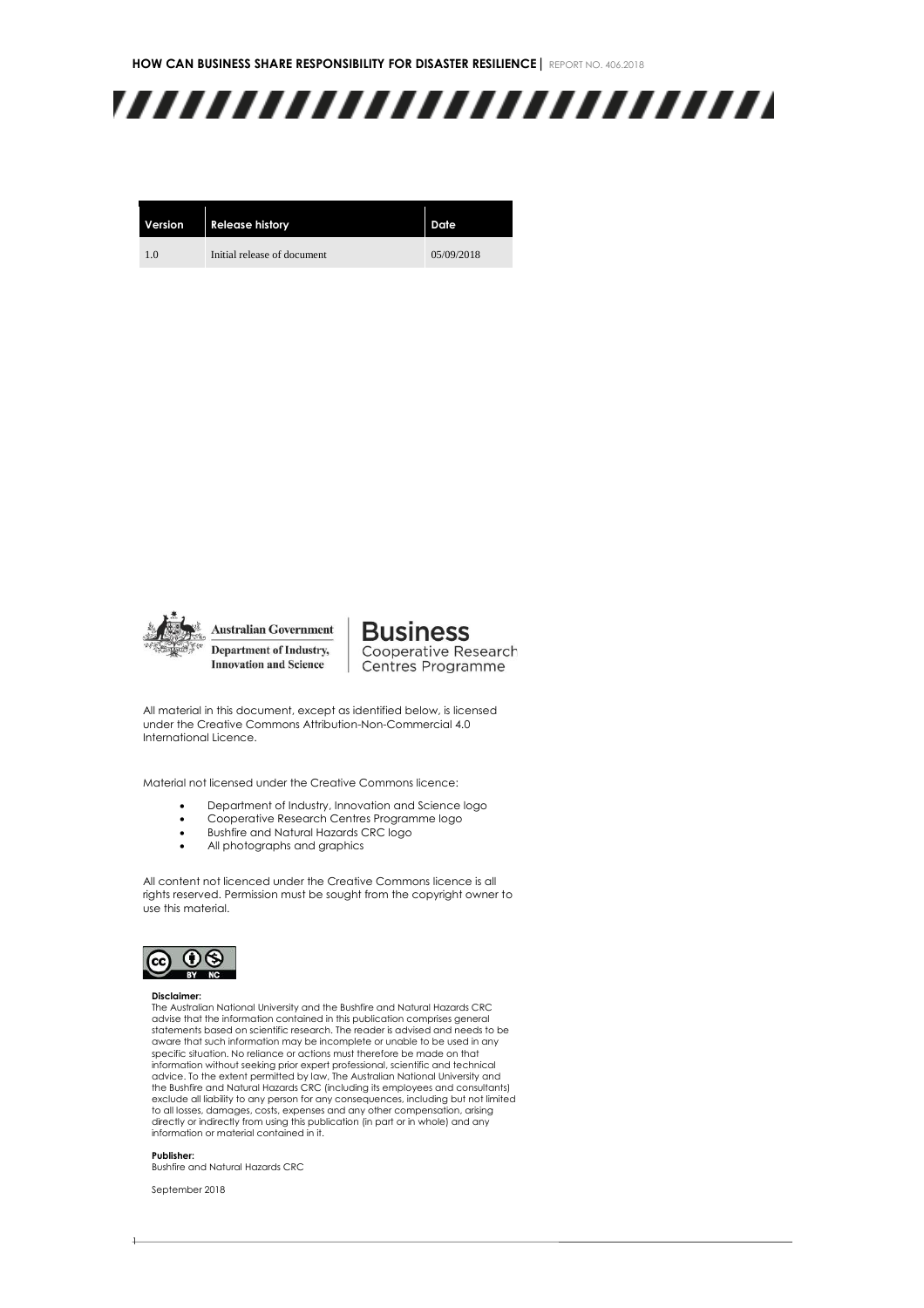# 

#### **TABLE OF CONTENTS**

 $\Omega$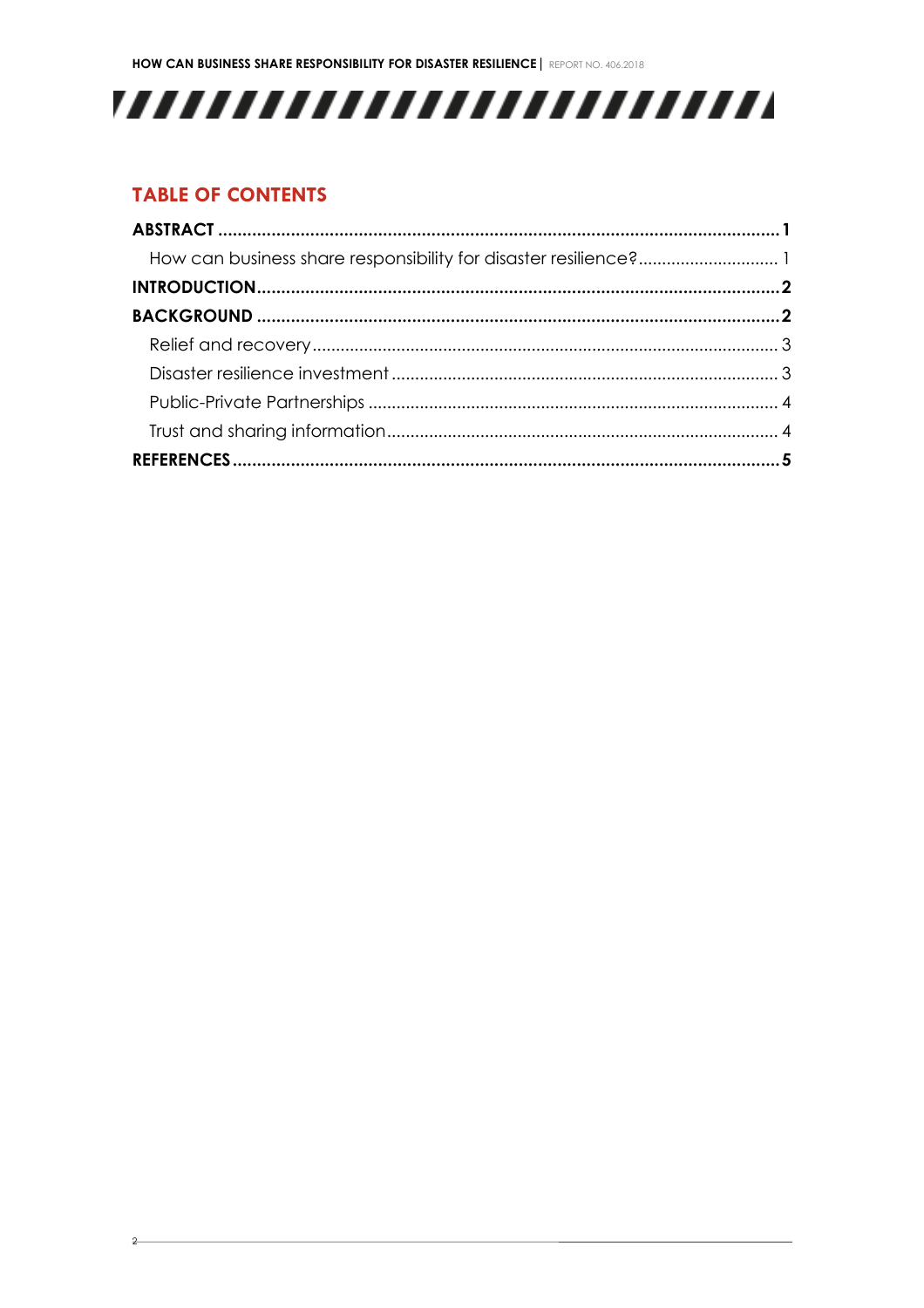### <span id="page-3-0"></span>**ABSTRACT**

1

#### <span id="page-3-1"></span>**HOW CAN BUSINESS SHARE RESPONSIBILITY FOR DISASTER RESILIENCE?**

#### **Susan Hunt and Michael Eburn, Fenner School of Environment and Society and College of Law, Australian National University, Canberra, ACT.**

In Australia, business makes a significant contribution to disaster relief and recovery. Even so, there are unexplored opportunities to enhance the role of business in disaster resilience, particularly through partnerships with government.

This paper proposes measures to strengthen partnerships between government and the business sector to enhance national disaster resilience.

The extent that state, regional and local level disaster plans engage business in disaster relief and recovery is described and ways to formalise these relationships to enhance the role of business are suggested.

Business has a relatively less prominent involvement in disaster resilience. The capacity to strengthen disaster resilience by influencing business practices in disaster prevention, preparedness and risk mitigation is outlined and discussed.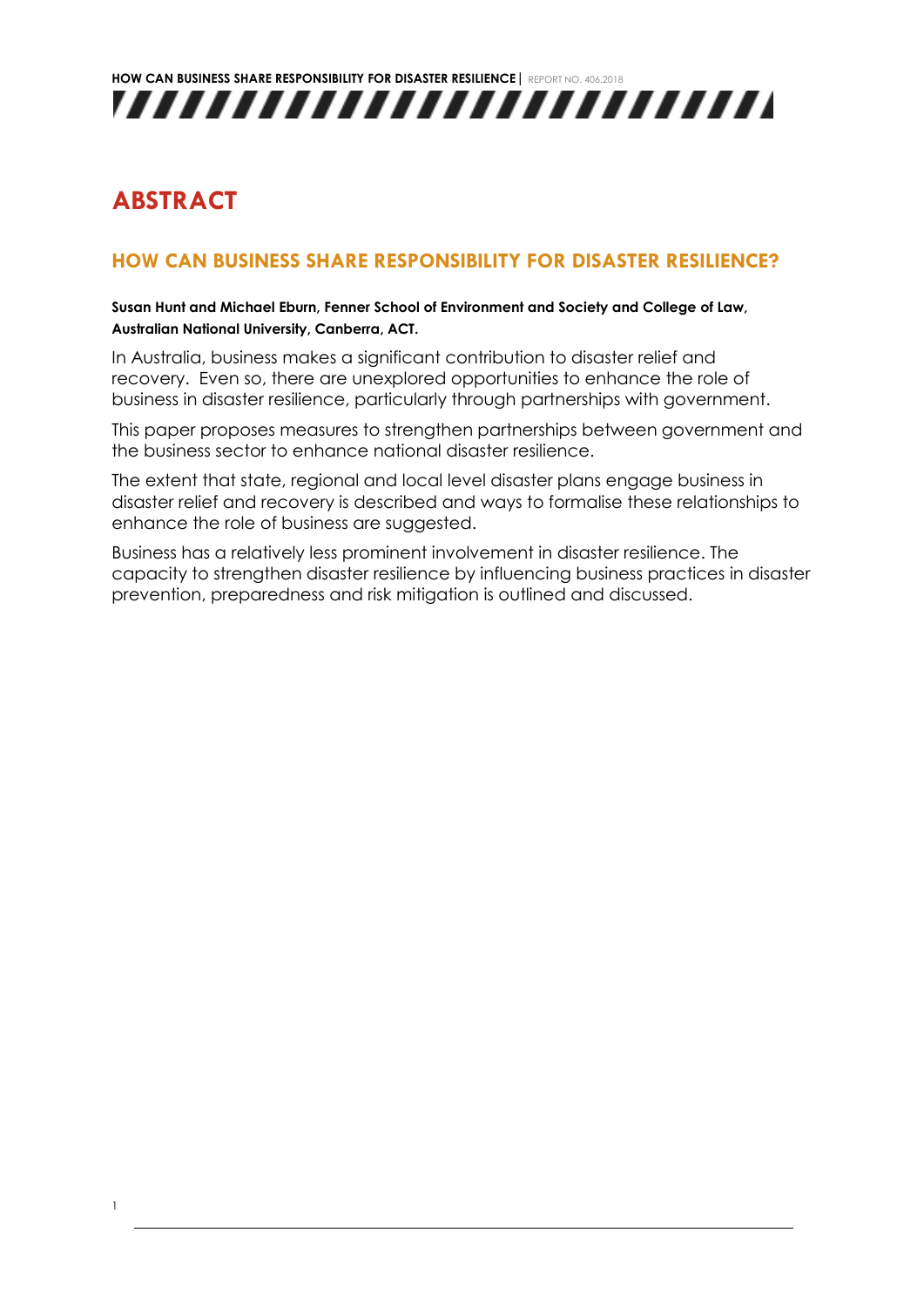### <span id="page-4-0"></span>**INTRODUCTION**

Business is major stakeholder in disaster resilience and it currently makes a significant contribution in Australia to disaster relief and recovery. There is unrealised potential for business to become even more involved across the whole spectrum of disaster preparedness, planning, response, recovery and mitigation. Closer cooperation and partnerships between business and government are needed to realise opportunities that will benefit business, government and the community alike.

Small to medium enterprises account for 55 % of Australian business economic output and employ 70% of the Australian workforce(Connelly et al. 2012:3) while large businesses contribute 50% of total revenues in Australia and employ more than 80% of people currently in work (Rouse 2011). The preservation and restoration of business activity after a disaster strengthens disaster resilience. When businesses directly donate their goods and services to disaster relief and recovery this helps get people back to work which creates demand and spending to stimulate local economies. What is less prominent is the donation of business time and resources to activities designed to prepare and plan for disasters and to mitigate disaster risks and impacts before they occur. This lies at the heart of disaster resilience.

Investment in disaster resilience makes good business sense for commercial enterprises and for government. In line with global trends the incidence and severity of natural disasters in Australia is predicted to increase in the future (Commonwealth Scientific and Industrial Research Organisation and Australian Bureau of Meteorology, 2016; Intergovernmental Panel on Climate Change (IPCC) 2014). Already showing signs of being unsustainable, this will further drive up the costs of post disaster recovery and reconstruction. As well as offering potential for government to contain and/or reduce expenditure on programs of disaster assistance, cost benefit analyses that factor in disaster resilience show that disaster mitigation is a cost effective investment (Deloitte Access Economic 2016a; Gissing 2017a, 2017b.)

### <span id="page-4-1"></span>**BACKGROUND**

Business has a long tradition of stepping in to support communities affected by disasters. Most business altruism occurs spontaneously (Australian Institute of Disaster Resilience (AIDR) 2018: 114) in the aftermath of a disaster and is, in many circumstances undertaken independent of government. Non-government organisations are formally included in some state and territory response and recovery plans but the role of business in disaster plans remains largely ad-hoc.

In the area of preparedness and planning, many businesses have developed business continuity plans that aim to effectively maintain and/or restore business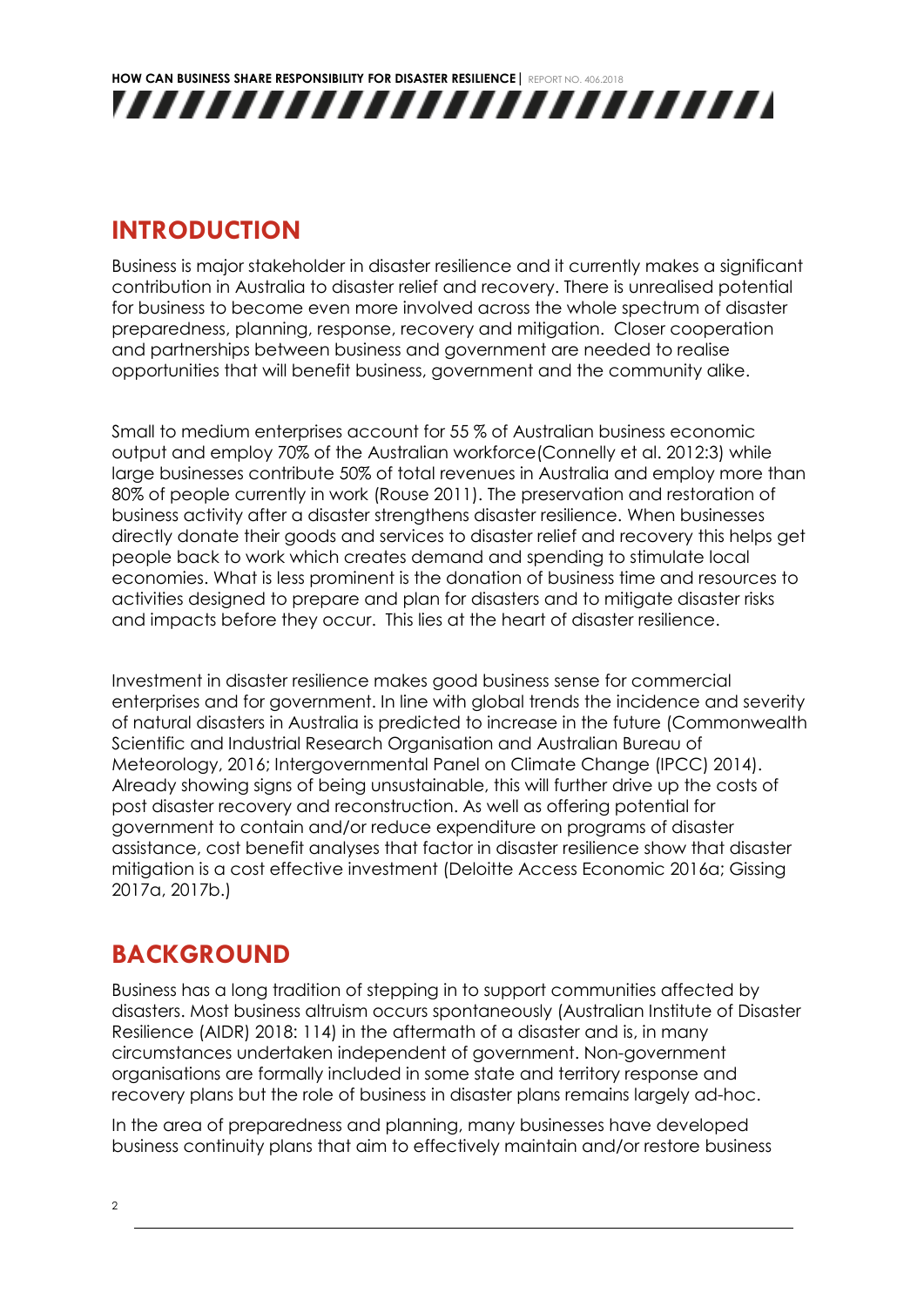function after a disaster or other disturbance. While this is a valuable disaster resilience activity, there is scope to increase the value of the contribution made by business by expanding its focus beyond immediate business continuity.

The shared stake that business and government have in disaster resilience underpins the need to operationalise policy to promote investment in disaster preparedness and mitigation. Public-private partnerships, both formal and informal that are facilitated by a commitment to information sharing and the development of mutual trust will increase the chance of success.

#### <span id="page-5-0"></span>**RELIEF AND RECOVERY**

Business regularly supports disaster relief and recovery. For example, following the Victorian bushfires in 2009, some banks and other corporations made donations to the official Victorian government disaster appeal, and provided mortgage relief for homeowners (Commonwealth of Australia 2010). Other big companies granted free telephone calls (Telstra 2009), provided donations of food, other supplies and logistics (Wesfarmers 2010).

The benefits of business involvement in disaster relief and recovery could be enhanced by the explicit inclusion of business into all state and territory government disaster plans. These would also include a requirement that local businesses be given preference to supply relief and recovery assistance, wherever possible. The degree to which this currently occurs varies across jurisdictions and some gaps remain.

Some state plans allocate responsibility for relief and recovery provision to a number of specified non-government organisations. For example, the Australian Red Cross, Anglicare, Save the Children Australia etc. In many cases these organisations may be the most appropriate to provide these services but this may also have the unintended consequence of denying local businesses the opportunity to supply local recovery needs.

Australia can look toward some international examples where business is more fully incorporated into relief and recovery arrangements. For example, in the United States the Federal Emergency Management Agency (FEMA) has a private sector division, has formal inter-sectoral information sharing arrangements in its Emergency Operations Centre (Federal Emergency Management Agency (FEMA) 2017a; Gissing 2017a) and government officials work with a private sector representative in the National Response Coordination Center (FEMA 2017b).

#### <span id="page-5-1"></span>**DISASTER RESILIENCE INVESTMENT**

To enhance disaster resilience a stronger emphasis on disaster prevention, preparedness and risk mitigation is needed (Commonwealth of Australia 2011).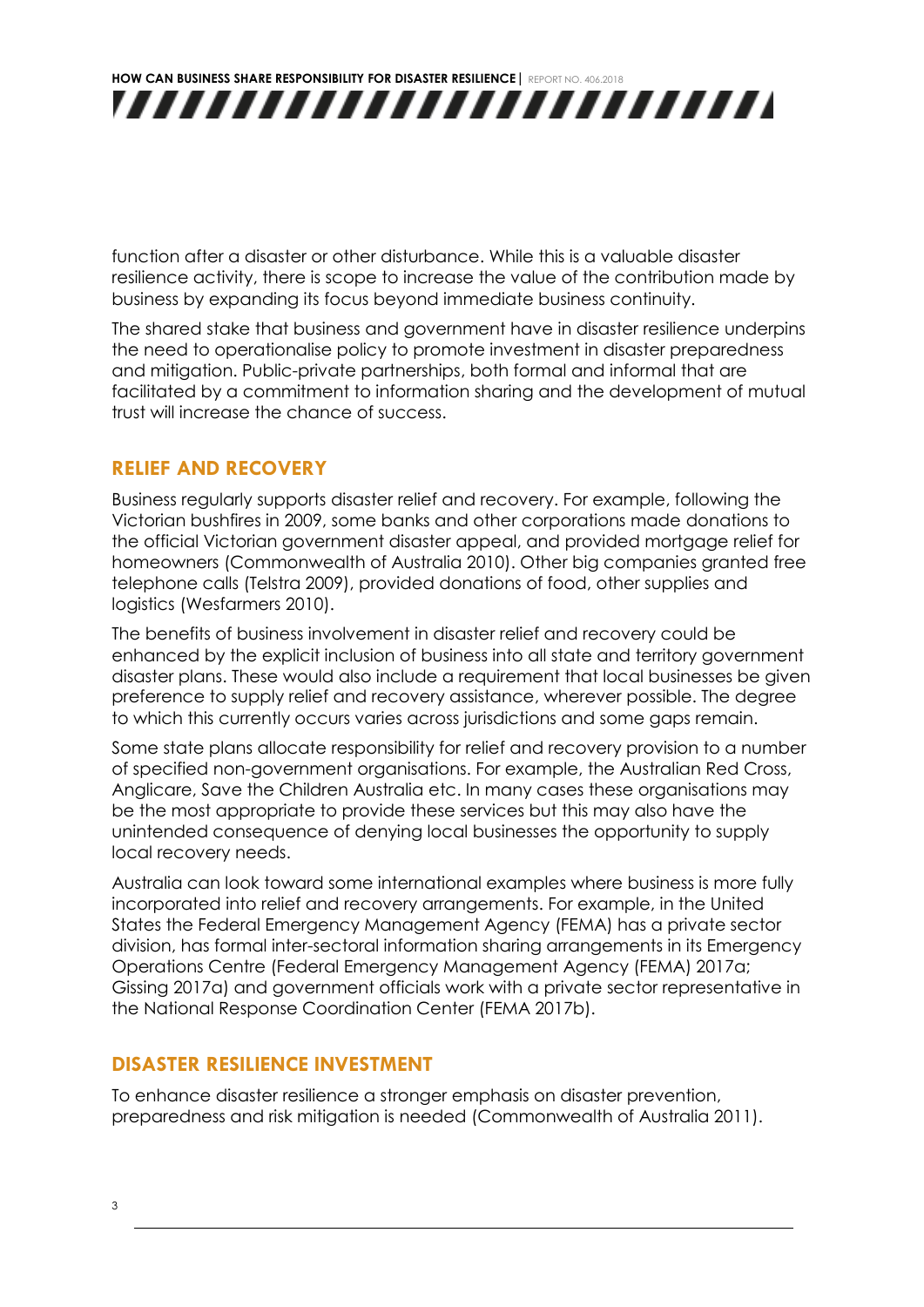Business already has a direct financial incentive to conduct business continuity planning, a form of risk mitigation that has been widely taken up by the private sector (Kay and Goldspink 2012). While business continuity planning does provide benefits to the community, business also has a stake in disaster resilience more broadly, including to reduce the overall costs of disaster loss and damage. Investment in disaster resilience can be encouraged by promoting evidence of its cost effectiveness, particularly to attract funding for the development of high cost disaster resilient public infrastructure. A group that promotes evidence of the costeffectiveness of investment in disaster resilience is the Australian Business Roundtable for Disaster Resilience and Safer Communities (ABRDR). The ABRDR brings together senior executives from the insurance, building, telecommunications banking and humanitarian sectors to engage across business and with government to support a shift toward disaster mitigation.

Other means where business engagement can contribute to disaster resilience is through selling non-traditional insurance and financial products that cap disaster relief and recovery expenditure and direct funds toward investment in mitigation. Options for making these products more available to Australian markets requires further exploration and cooperation between government and the insurance industry.

#### <span id="page-6-0"></span>**PUBLIC-PRIVATE PARTNERSHIPS**

Public-Private Partnerships can be informal or formal and are frequently used for infrastructure development when governments needs to raise additional capital to fund high cost projects with a public benefit (Chen et al 2013).

There is potential in Australia to expand the use of public-private partnerships (KPMG 2015). This applies particularly to all phases of planning and responding to largescale natural disasters (National Research Council 2011 in Chen et al. 2013).

#### <span id="page-6-1"></span>**TRUST AND SHARING INFORMATION**

Trust supports the formation of effective partnerships which underpin the development of social capital, a determinant of disaster resilience (Norris et al. 2018). Lack of trust hinders the sharing of information which is vital for disaster risk management (Gissing 2017a). Close informal cooperative relationships generate trust and need to be valued and prioritised for investment as an essential element of all partnership approaches (Hunt 2005).

Unless there are national security and/or privacy reasons for not doing so, government can build trust with inter-sectoral stakeholders, including business by supporting access to publicly funded data. A long standing partnership between government and business is the Trusted Information Sharing Network (TISN) (Commonwealth Attorney-General's Department 2003). The TISN is an IT platform to share information between government and the water, food, transport communications, energy, health, banking and finance sectors to prevent, prepare and mitigate risks to their continued provision of essential services. The high level of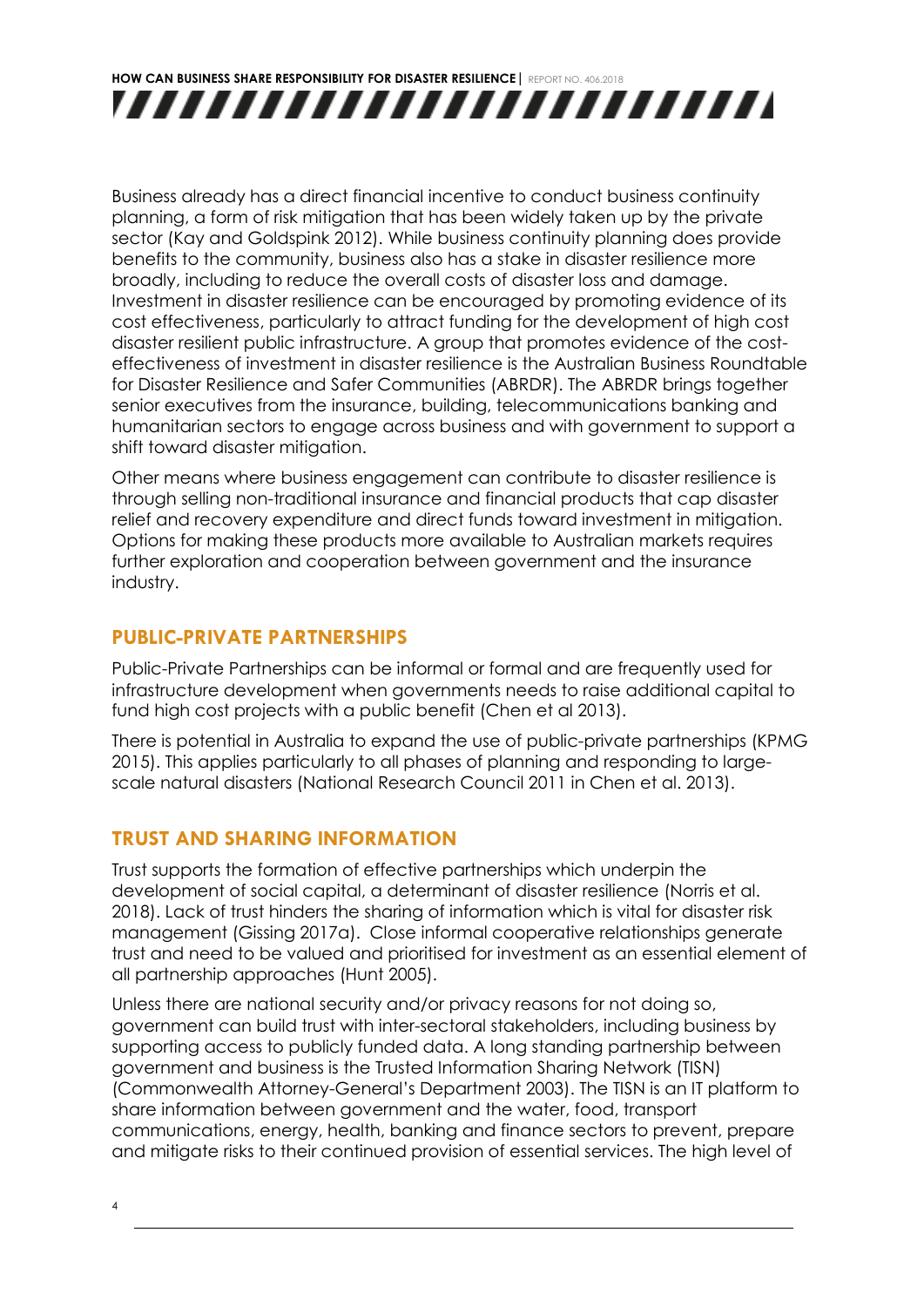the TISN and its operational focus makes it unsuitable as a mechanism to incorporate economic enterprise at smaller scales. The importance of local economic activity and resources may be considered equally critical to some, particularly for the protection of livelihoods (Steele et al. 2017). This is a gap where further work would be worthwhile.

Commercial and legal barriers to sharing information have also been identified. A reluctance by the insurance industry to disclose its pricing methodology (Australian Productivity Commission 2014) can discourage consumers from investing in building mitigation works on a property they are seeking to insure. Thus, further research on how the insurance sector can be encouraged to communicate risk and encourage mitigation is warranted.

Multiple and inconsistent ownership arrangements in relation to flood maps and flood risk information and management plans was problematic for the implementation by Geoscience Australia (GA) of the National Flood Risk Information Project (Interview with M. Hazelwood 2 May 2016). Solutions being implemented by GA aim to change procurement practices for new contracts so that ownership of hazard risk information is unambiguous. GA is also working toward changing existing ownership of flood information to an open access licensing arrangement using Creative Commons Attribution 4.0 (Creative Commons 2018).

#### <span id="page-7-0"></span>**REFERENCES**

- 1 Connelly E, Norman D, and West, T. 2012, p 3. Small business: an economic overview, Small Business Roundtable, Reserve Bank of Australia. Available at[: https://www.rba.gov.au/publications/workshops/other/small-bus-fin-roundtable-2012/pdf/01-overview.pdf](https://www.rba.gov.au/publications/workshops/other/small-bus-fin-roundtable-2012/pdf/01-overview.pdf) (accessed 16 November 2017).
- 2 Rouse, A., 2011. *Mr Rouse's Online Classroom,* Available at: <https://mrrouse.com/2011/05/24/role-of-business/> (accessed 1 July 2016).
- 3 Deloitte Access Economics, 2016a. *Building resilient infrastructure*, Australian Business Roundtable for Disaster Resilience and Safer Communities. Available at: <http://australianbusinessroundtable.com.au/Our-Papers> (accessed 14 July 2016).
- 4 Gissing, A., 2017a. Disaster risk management: insights from the US, Australian Journal of Emergency Management, 32(3): 5. Available at: <https://ajem.infoservices.com.au/items/AJEM-32-03-02> (accessed 20 October 2016)
- 5. Gissing, A., 2017b. Disaster risk management: Australian challenges, Available from: [https://apfmag.mdmpublishing.com/disaster-risk-management](https://apfmag.mdmpublishing.com/disaster-risk-management-australian-challenges/)[australian-challenges/](https://apfmag.mdmpublishing.com/disaster-risk-management-australian-challenges/) (accessed 20 October 2017)
- 6. Australian Institute for Disaster Resilience (AIDR). 2018. Community Recovery: Handbook 2. Available from <https://schools.aidr.org.au/media/5634/community-recovery-handbook.pdf> [accessed 24 May 2018].
- 7. Commonwealth of Australia, 2010. *Commonwealth response and recovery document,* prepared for the Victorian Bushfires Royal Commission by the Department of Families, Housing, Community Services and Indigenous Affairs. Available at: http://www.royalcommission.vic.gov.au/Commission-Reports/Final-Report/Volume-2/Chapters/Relief-and-Recovery.html. (accessed 14 August 2014).
- 8. Telstra, 2009. *Telstra in the community* Telstra. Available at: [https://www.telstra.com.au/content/dam/tcom/about-us/community-environment/pdf-e/2009](https://www.telstra.com.au/content/dam/tcom/about-us/community-environment/pdf-e/2009-telstra-in-the-community-report.pdf) [telstra-in-the-community-report.pdf](https://www.telstra.com.au/content/dam/tcom/about-us/community-environment/pdf-e/2009-telstra-in-the-community-report.pdf) (accessed 14 August 2016).
- 9. Wesfarmers, 2010. 'Queensland floods: Supporting a community in crisis'. *Strategic Entrepreneurship Journal,* **2**(3): 243-257. Available at: [https://www.wesfarmers.com.au/about-us/our-stories/item/178-queensland-floods.html](https://mc.manuscriptcentral.com/LongRequest/austjpa?DOWNLOAD=TRUE&PARAMS=xik_bBe9JirZAvDxw65vWi8mXKbx5jsEEjrs9SksDiUN6uYKWQjaDaQ94zD7gRtEKXHhbs247TsBE1fxE6YBo5zLDhmLQXPZ72qnQehXbm89Ai75xr2CGJPdpFkAtYbvrnrXqLF45R6wesWb9CFHmHtmxxV6K1VEvCKDw6WPf6kER7j7nfKNgyQGsSmfHMG3Fbx6dj4PCjscjZSYTBwgVY6PtH5xh82euwn6VmEf2rVp9VdfZXcmE2JzZSKFSth8MVcyaF3s8T7Pk4eqV7AYrqbXmnVWcF7b) (accessed 14 July 2016).
- 10. KPMG 2015. *Private Public Partnerships: Emerging global trends and the implications for future infrastructure development in Australia*, Available at : <https://home.kpmg.com/au/en/home/insights/2015/06/public-private-partnerships-global-trends.html> (accessed 16 November 2017).
- 11. Federal Emergency Management Agency (FEMA), 2015a. *Private Sector Representative Inside FEMA*. Available at [https://www.fema.gov/private-sector/90](https://www.fema.gov/private-sector/90-day-private-sector-representative-program) [day-private-sector-representative-program](https://www.fema.gov/private-sector/90-day-private-sector-representative-program) (accessed 10 August 2016).
- 12. Federal Emergency Management Agency (FEMA), 2015b. *Public-Private Partnerships*. Available at [https://www.fema.gov/public-private](https://www.fema.gov/public-private-partnerships)[partnerships](https://www.fema.gov/public-private-partnerships) (accessed 10 August 2016).
- 13. Commonwealth of Australia, 2011. National Strategy for Disaster Resilience: Building the resilience of our nation to disasters, Council of Australian Governments, Available a[t:http://www.em.gov.au/Documents/1National%20Strategy%20for%20Disaster%20Resilience%20-%20pdf.PDF](http://www.em.gov.au/Documents/1National%20Strategy%20for%20Disaster%20Resilience%20-%20pdf.PDF) (accessed 12 August 2017).
- 14. Kay, R. and Goldspink, C, 2012. *CEO perspectives on organisational resilience*, Commonwealth of Australia.
- 15. Australian Business Roundtable for Disaster Resilience and Safer Communities (ABDR),<http://australianbusinessroundtable.com.au/> (accessed 9 July 2018)
- 16. Chen, J., Chen, T. H. Y., Vertinsky, I., Yumagulova, L. and Park, C., 2013. Public–Private Partnerships for the Development of Disaster Resilient Communities,  *Journal of Contingencies and Crisis Management,* **21**(3): 130-143. Available at[: http://dx.doi.org/10.1111/1468-5973.12021](http://dx.doi.org/10.1111/1468-5973.12021) (accessed August 2017).